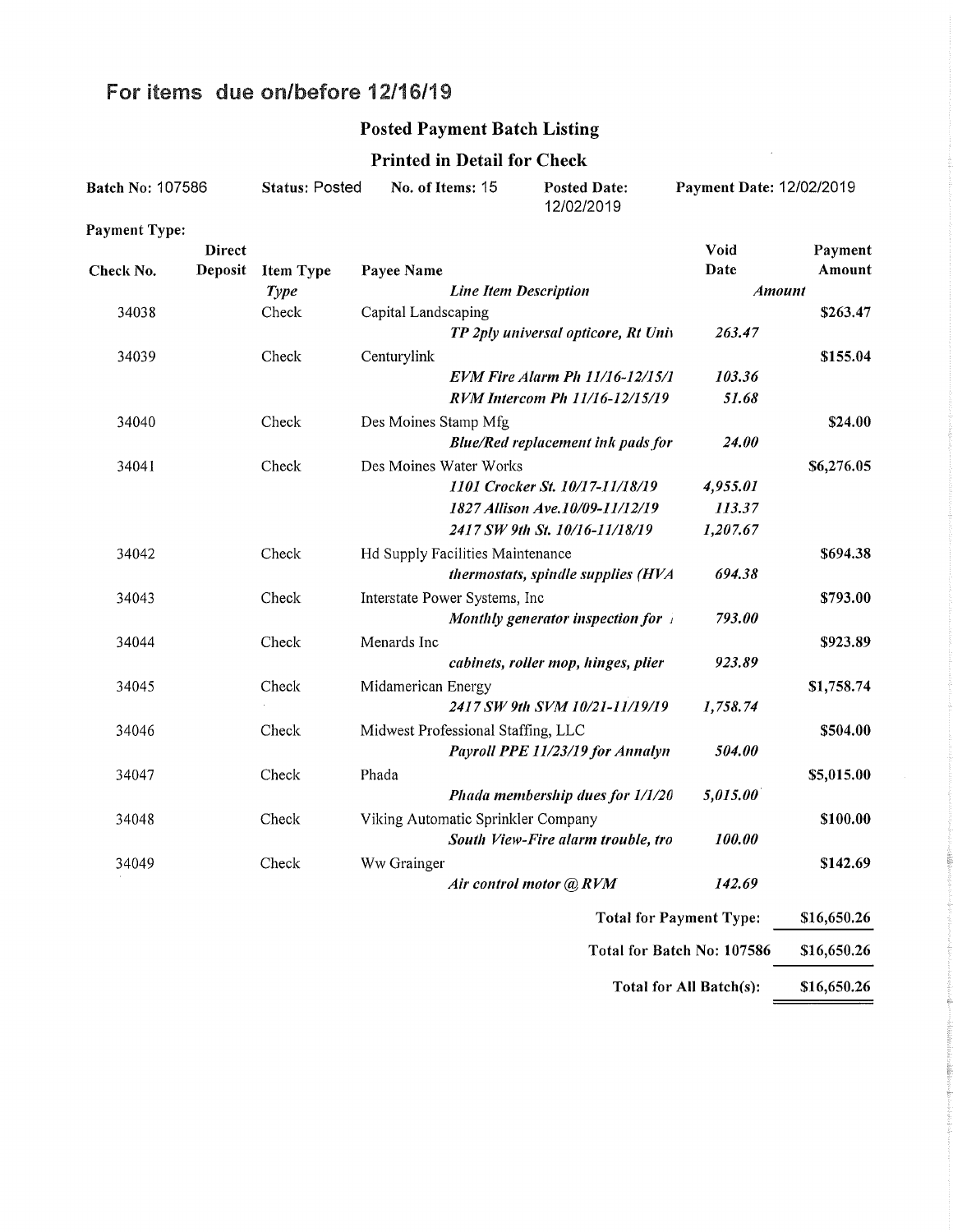# For items due on/before 12/23/19

### Posted Payment Batch Listing

#### Printed in Detail for Check

| Batch No: 107616     |               | <b>Status: Posted</b><br>No. of Items: 33 |                                    | <b>Posted Date:</b><br>12/09/2019                                               | Payment Date: 12/09/2019 |            |
|----------------------|---------------|-------------------------------------------|------------------------------------|---------------------------------------------------------------------------------|--------------------------|------------|
| <b>Payment Type:</b> |               |                                           |                                    |                                                                                 |                          |            |
|                      | <b>Direct</b> |                                           |                                    |                                                                                 | Void                     | Payment    |
| Check No.            | Deposit       | <b>Item Type</b>                          | Payee Name                         |                                                                                 | Date                     | Amount     |
|                      |               | <b>Type</b>                               |                                    | <b>Line Item Description</b>                                                    | <b>Amount</b>            |            |
| 34050                |               | Check                                     |                                    | American Association Of Service Coordinators<br>AASC membership dues 2/01-01/3. | 387.00                   | \$387.00   |
| 34051                |               | Check                                     | Canon Financial Services, Inc.     | Canon Printer/copier leasing agree                                              | 639.30                   | \$639.30   |
| 34052                |               | Check                                     | Capital Sanitary Supply            | TP 2PLY Univ Opticore, RTUniv. i                                                | 263.47                   | \$263.47   |
| 34053                |               | Check                                     | Celebrity Staff - Des Moines       |                                                                                 |                          | \$768.00   |
|                      |               |                                           |                                    | Payroll PPE 11/10-11/16/19 for Ka                                               | 768.00                   |            |
| 34054                |               | Check                                     | Central Iowa Mechanical            |                                                                                 |                          | \$905.32   |
|                      |               |                                           |                                    | Install new fan coil in hallway $@S$                                            | 454.68                   |            |
|                      |               |                                           |                                    | Install new heater pipe $\mathcal Q$ , RVM                                      | 450.64                   |            |
| 34055                |               | Check                                     | Centurylink                        |                                                                                 |                          | \$532.00   |
|                      |               |                                           |                                    | <b>HP Fire Alarm Ph 11/22-12/21/19</b>                                          | 103.10                   |            |
|                      |               |                                           |                                    | Hp Office Door entry system 11/25                                               | 165.65                   |            |
|                      |               |                                           |                                    | <b>OP Fire AlarmPh 11/22-12/21/19</b>                                           | 103.10                   |            |
|                      |               |                                           |                                    | <b>SVM Elevator Ph 11/22-12/21/19</b>                                           | 57.05                    |            |
|                      |               |                                           |                                    | <b>SVM Fire Alarm Ph 11/22-12/21/1</b>                                          | 103.10                   |            |
| 34056                |               | Check                                     | Denise Carrington                  |                                                                                 |                          | \$43.21    |
|                      |               |                                           |                                    | Nov'19 Mileage                                                                  | 43.21                    |            |
| 34057                |               | Check                                     | Forman Ford/cable Glass Llc        |                                                                                 |                          | \$120.00   |
|                      |               |                                           |                                    | Repair main entance door @ SVM                                                  | 120.00                   |            |
| 34058                |               | Check                                     |                                    | International Translation Services, Inc.                                        |                          | \$220.00   |
|                      |               |                                           |                                    | Inerpreter services for S8 Rosata N.                                            | 220.00                   |            |
| 34059                |               | Check                                     | Midwest Office Technology          |                                                                                 |                          | \$808.00   |
|                      |               |                                           |                                    | Monthly maint. for printer/copier 1                                             | 808.00                   |            |
| 34060                |               | Check                                     | Midwest Professional Staffing, LLC |                                                                                 |                          | \$1,149.75 |
|                      |               |                                           |                                    | Payroll PPE 10/05/19 for Annalyn                                                | 346.50                   |            |
|                      |               |                                           |                                    | Payroll PPE 10/19/19 for Annalyn                                                | 803.25                   |            |
| 34061                |               | Check                                     | Nan Mckay & Associates             |                                                                                 |                          | \$239.00   |
|                      |               |                                           |                                    | <b>PH Master Book Digital Revision !</b>                                        | 239.00                   |            |
| 34062                |               | Check                                     | Linh N Nguyen                      |                                                                                 |                          | \$1,176.00 |
|                      |               |                                           |                                    | Meal reimbursement 11/16-12/06/1                                                | 1,176.00                 |            |
| 34063                |               | Check                                     | Nite Owl Printing                  |                                                                                 |                          | \$752.50   |
|                      |               |                                           |                                    | <b>Request for leave cards</b>                                                  | 132.50                   |            |
|                      |               |                                           |                                    | S8 Stmnt of family/Hshld Oblgtn, R                                              | 620.00                   |            |
| 34064                |               | Check                                     | Online Information Services, Inc.  |                                                                                 |                          | \$501.00   |
|                      |               |                                           |                                    | Criminal & Eviction report for per                                              | 501.00                   |            |
| 34065                |               | Check                                     | Pitney Bowes                       |                                                                                 |                          | \$2,421.81 |
|                      |               |                                           |                                    | quarterly leasing of postage machia                                             | 2,421.81                 |            |
| 34066                |               | Check                                     |                                    | Polk County Sheriff's Office Civil Division                                     |                          | \$28.84    |